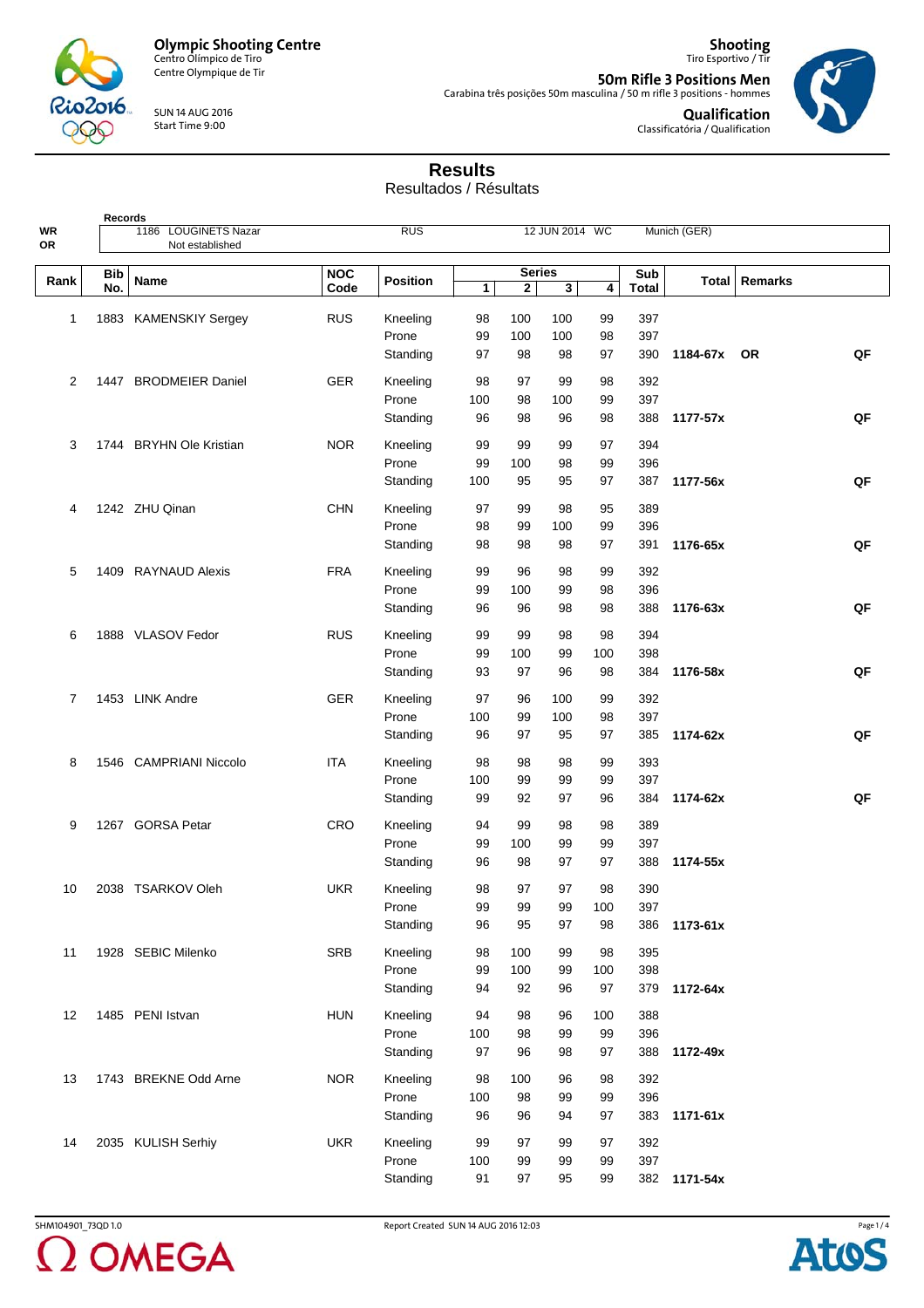

Centre Olympique de Tir

SUN 14 AUG 2016 Start Time 9:00

**50m Rifle 3 Positions Men** Carabina três posições 50m masculina / 50 m rifle 3 positions - hommes



**Qualification** Classificatória / Qualification

**Shooting** Tiro Esportivo / Tir

## **Results**

Resultados / Résultats

| Rank | <b>Bib</b><br>No. | Name                      | <b>NOC</b> | <b>Position</b> | <b>Series</b> |             |     | Sub |              | Total   Remarks |  |
|------|-------------------|---------------------------|------------|-----------------|---------------|-------------|-----|-----|--------------|-----------------|--|
|      |                   |                           | Code       |                 | 1             | $\mathbf 2$ | 3   | 4   | <b>Total</b> |                 |  |
| 15   |                   | 1233 HUI Zicheng          | <b>CHN</b> | Kneeling        | 100           | 96          | 95  | 98  | 389          |                 |  |
|      |                   |                           |            | Prone           | 99            | 99          | 98  | 98  | 394          |                 |  |
|      |                   |                           |            | Standing        | 95            | 99          | 97  | 97  | 388          | 1171-54x        |  |
|      |                   |                           |            |                 |               |             |     |     |              |                 |  |
| 16   |                   | 1594 KIM Jonghyun         | <b>KOR</b> | Kneeling        | 99            | 99          | 97  | 99  | 394          |                 |  |
|      |                   |                           |            | Prone           | 99            | 100         | 99  | 99  | 397          |                 |  |
|      |                   |                           |            | Standing        | 93            | 93          | 96  | 97  | 379          | 1170-61x        |  |
|      |                   |                           |            |                 |               |             |     |     |              |                 |  |
| 17   |                   | 1075 SCHMIRL Alexander    | AUT        | Kneeling        | 97            | 98          | 97  | 94  | 386          |                 |  |
|      |                   |                           |            | Prone           | 98            | 99          | 100 | 99  | 396          |                 |  |
|      |                   |                           |            | Standing        | 96            | 97          | 98  | 97  | 388          | 1170-60x        |  |
| 18   |                   | 1144 SHCHERBATSEVICH Yury | <b>BLR</b> | Kneeling        | 98            | 99          | 100 | 99  | 396          |                 |  |
|      |                   |                           |            | Prone           | 98            | 100         | 99  | 99  | 396          |                 |  |
|      |                   |                           |            | Standing        | 93            | 96          | 94  | 95  | 378          | 1170-57x        |  |
|      |                   |                           |            |                 |               |             |     |     |              |                 |  |
| 19   |                   | 2050 EMMONS Matthew       | <b>USA</b> | Kneeling        | 99            | 99          | 96  | 97  | 391          |                 |  |
|      |                   |                           |            | Prone           | 100           | 100         | 100 | 100 | 400          |                 |  |
|      |                   |                           |            | Standing        | 94            | 94          | 95  | 95  | 378          | 1169-59x        |  |
|      |                   |                           |            |                 |               |             |     |     |              |                 |  |
| 20   |                   | 1066 SAMPSON Dane         | AUS        | Kneeling        | 99            | 97          | 97  | 95  | 388          |                 |  |
|      |                   |                           |            | Prone           | 99            | 100         | 98  | 99  | 396          |                 |  |
|      |                   |                           |            | Standing        | 97            | 95          | 98  | 95  | 385          | 1169-58x        |  |
| 21   |                   | 1295 NEPEJCHAL Filip      | CZE        | Kneeling        | 98            | 96          | 97  | 97  | 388          |                 |  |
|      |                   |                           |            | Prone           | 99            | 97          | 98  | 100 | 394          |                 |  |
|      |                   |                           |            | Standing        | 93            | 97          | 98  | 99  | 387          | 1169-54x        |  |
|      |                   |                           |            |                 |               |             |     |     |              |                 |  |
| 22   |                   | 1568 YAMASHITA Toshikazu  | JPN        | Kneeling        | 98            | 97          | 100 | 98  | 393          |                 |  |
|      |                   |                           |            | Prone           | 100           | 99          | 100 | 97  | 396          |                 |  |
|      |                   |                           |            | Standing        | 92            | 96          | 97  | 95  | 380          | 1169-53x        |  |
| 23   |                   | 1501 SINGH Chain          | <b>IND</b> | Kneeling        | 98            | 95          | 99  | 99  | 391          |                 |  |
|      |                   |                           |            | Prone           | 100           | 100         | 100 | 98  | 398          |                 |  |
|      |                   |                           |            | Standing        | 95            | 94          | 96  | 95  | 380          | 1169-52x        |  |
|      |                   |                           |            |                 |               |             |     |     |              |                 |  |
| 24   |                   | 1410 SAUVEPLANE Valerian  | <b>FRA</b> | Kneeling        | 95            | 97          | 98  | 95  | 385          |                 |  |
|      |                   |                           |            | Prone           | 96            | 98          | 99  | 100 | 393          |                 |  |
|      |                   |                           |            | Standing        | 98            | 96          | 97  | 99  | 390          | 1168-63x        |  |
|      |                   |                           |            |                 |               |             |     |     |              |                 |  |
| 25   |                   | 1927 PLETIKOSIC Stevan    | <b>SRB</b> | Kneeling        | 96            | 99          | 99  | 95  | 389          |                 |  |
|      |                   |                           |            | Prone           | 100           | 100         | 100 | 98  | 398          |                 |  |
|      |                   |                           |            | Standing        | 94            | 97          | 95  | 95  | 381          | 1168-63x        |  |
| 26   |                   | 1525 NOROUZIYAN Pourya    | <b>IRI</b> | Kneeling        | 97            | 98          | 99  | 100 | 394          |                 |  |
|      |                   |                           |            | Prone           | 99            | 99          | 99  | 94  | 391          |                 |  |
|      |                   |                           |            | Standing        | 95            | 96          | 96  | 96  | 383          | 1168-59x        |  |
|      |                   |                           |            |                 |               |             |     |     |              |                 |  |
| 27   |                   | 1547 de NICOLO Marco      | <b>ITA</b> | Kneeling        | 100           | 99          | 100 | 96  | 395          |                 |  |
|      |                   |                           |            | Prone           | 100           | 99          | 98  | 99  | 396          |                 |  |
|      |                   |                           |            | Standing        | 96            | 94          | 95  | 92  | 377          | 1168-59x        |  |
| 28   |                   | 2054 LOWE Daniel          | <b>USA</b> | Kneeling        | 97            | 99          | 98  | 98  | 392          |                 |  |
|      |                   |                           |            | Prone           | 98            | 98          | 98  | 100 | 394          |                 |  |
|      |                   |                           |            |                 | 94            | 96          | 96  | 96  | 382          | 1168-52x        |  |
|      |                   |                           |            | Standing        |               |             |     |     |              |                 |  |
| 29   |                   | 1575 YURKOV Yuriy         | KAZ        | Kneeling        | 97            | 96          | 97  | 100 | 390          |                 |  |
|      |                   |                           |            | Prone           | 96            | 99          | 98  | 97  | 390          |                 |  |
|      |                   |                           |            | Standing        | 96            | 97          | 99  | 95  | 387          | 1167-54x        |  |
|      |                   |                           |            |                 |               |             |     |     |              |                 |  |



SHM104901\_73QD 1.0 Report Created SUN 14 AUG 2016 12:03

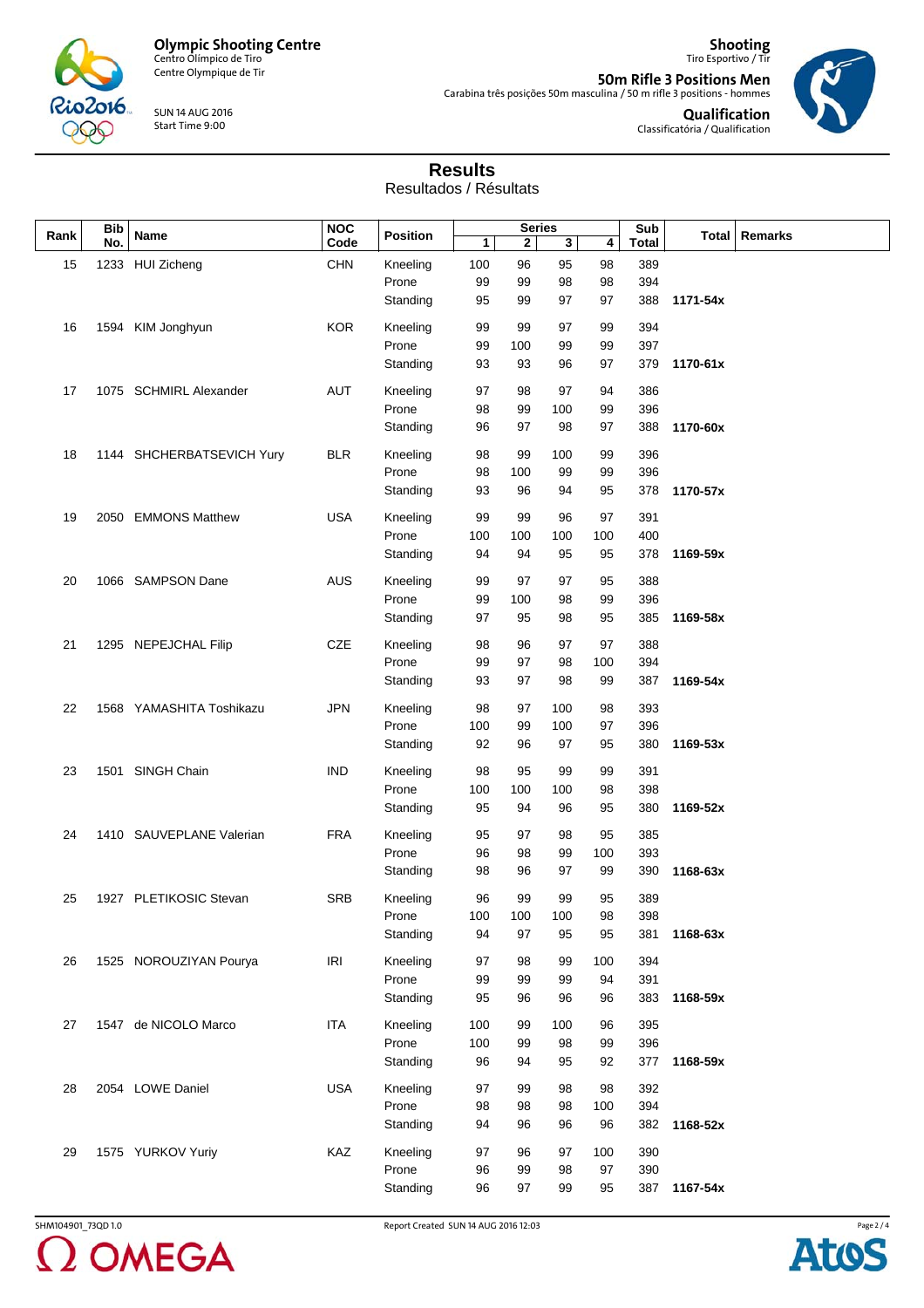

Centre Olympique de Tir

SUN 14 AUG 2016 Start Time 9:00

**Shooting** Tiro Esportivo / Tir **50m Rifle 3 Positions Men** Carabina três posições 50m masculina / 50 m rifle 3 positions - hommes



**Qualification** Classificatória / Qualification

## **Results**

Resultados / Résultats

| Rank | <b>Bib</b> | Name                     | <b>NOC</b><br>Code | <b>Position</b> | <b>Series</b> |     |     | Sub |       | Total   Remarks |  |
|------|------------|--------------------------|--------------------|-----------------|---------------|-----|-----|-----|-------|-----------------|--|
|      | No.        |                          |                    |                 | 1             | 2   | 3   | 4   | Total |                 |  |
| 30   | 1954       | LOCHBIHLER Jan           | SUI                | Kneeling        | 98            | 97  | 98  | 97  | 390   |                 |  |
|      |            |                          |                    | Prone           | 99            | 100 | 100 | 99  | 398   |                 |  |
|      |            |                          |                    | Standing        | 93            | 98  | 97  | 90  | 378   | 1166-71x        |  |
|      |            |                          |                    |                 |               |     |     |     |       |                 |  |
| 31   |            | 1143 CHARHEIKA Illia     | <b>BLR</b>         | Kneeling        | 97            | 97  | 97  | 96  | 387   |                 |  |
|      |            |                          |                    | Prone           | 98            | 96  | 99  | 99  | 392   |                 |  |
|      |            |                          |                    | Standing        | 96            | 97  | 97  | 97  | 387   | 1166-50x        |  |
|      |            |                          |                    |                 |               |     |     |     |       |                 |  |
| 32   |            | 1593 KIM Hyeonjun        | <b>KOR</b>         | Kneeling        | 97            | 95  | 98  | 98  | 388   |                 |  |
|      |            |                          |                    | Prone           | 98            | 97  | 97  | 98  | 390   |                 |  |
|      |            |                          |                    | Standing        | 98            | 95  | 98  | 96  | 387   | 1165-53x        |  |
|      |            |                          |                    |                 |               |     |     |     |       |                 |  |
| 33   |            | 1498 NARANG Gagan        | <b>IND</b>         | Kneeling        | 97            | 97  | 96  | 93  | 383   |                 |  |
|      |            |                          |                    | Prone           | 99            | 99  | 99  | 98  | 395   |                 |  |
|      |            |                          |                    | Standing        | 98            | 93  | 95  | 98  | 384   | 1162-50x        |  |
| 34   |            | 1486 SIDI Peter          | <b>HUN</b>         | Kneeling        | 98            | 97  | 95  | 96  | 386   |                 |  |
|      |            |                          |                    |                 |               |     |     |     |       |                 |  |
|      |            |                          |                    | Prone           | 97            | 96  | 98  | 99  | 390   |                 |  |
|      |            |                          |                    | Standing        | 97            | 99  | 94  | 96  | 386   | 1162-46x        |  |
| 35   |            | 1193 RIZOV Anton         | <b>BUL</b>         | Kneeling        | 98            | 96  | 97  | 97  | 388   |                 |  |
|      |            |                          |                    | Prone           | 98            | 97  | 99  | 99  | 393   |                 |  |
|      |            |                          |                    |                 |               |     |     |     |       |                 |  |
|      |            |                          |                    | Standing        | 95            | 95  | 94  | 96  | 380   | 1161-55x        |  |
| 36   |            | 1074 RUMPLER Gernot      | <b>AUT</b>         | Kneeling        | 96            | 96  | 97  | 96  | 385   |                 |  |
|      |            |                          |                    | Prone           | 98            | 100 | 98  | 98  | 394   |                 |  |
|      |            |                          |                    | Standing        | 96            | 99  | 95  | 92  | 382   | 1161-48x        |  |
|      |            |                          |                    |                 |               |     |     |     |       |                 |  |
| 37   |            | 1984 TORTUNGPANICH Napis | <b>THA</b>         | Kneeling        | 98            | 98  | 98  | 98  | 392   |                 |  |
|      |            |                          |                    | Prone           | 97            | 99  | 100 | 98  | 394   |                 |  |
|      |            |                          |                    | Standing        | 93            | 94  | 92  | 94  | 373   | 1159-55x        |  |
|      |            |                          |                    |                 |               |     |     |     |       |                 |  |
| 38   |            | 1273 ESTPINAN Reinier    | <b>CUB</b>         | Kneeling        | 96            | 97  | 98  | 93  | 384   |                 |  |
|      |            |                          |                    | Prone           | 99            | 100 | 99  | 98  | 396   |                 |  |
|      |            |                          |                    | Standing        | 93            | 94  | 94  | 96  | 377   | 1157-48x        |  |
|      |            |                          |                    |                 |               |     |     |     |       |                 |  |
| 39   |            | 1061 GODWARD Will        | <b>AUS</b>         | Kneeling        | 96            | 99  | 95  | 94  | 384   |                 |  |
|      |            |                          |                    | Prone           | 99            | 97  | 98  | 98  | 392   |                 |  |
|      |            |                          |                    | Standing        | 94            | 96  | 97  | 93  | 380   | 1156-41x        |  |
| 40   |            | 2081 IEMMA HERNANDEZ JC  | <b>VEN</b>         | Kneeling        | 93            | 97  | 96  | 94  | 380   |                 |  |
|      |            |                          |                    | Prone           | 100           | 97  | 100 | 100 | 397   |                 |  |
|      |            |                          |                    |                 |               |     |     |     |       |                 |  |
|      |            |                          |                    | Standing        | 94            | 94  | 97  | 93  |       | 378 1155-51x    |  |
| 41   |            | 1342 TALAT Hamada        | EGY                | Kneeling        | 96            | 98  | 93  | 97  | 384   |                 |  |
|      |            |                          |                    | Prone           | 98            | 100 | 95  | 96  | 389   |                 |  |
|      |            |                          |                    | Standing        | 91            | 97  | 95  | 95  | 378   | 1151-56x        |  |
|      |            |                          |                    |                 |               |     |     |     |       |                 |  |
| 42   |            | 1275 MOLERIO QUINTANA A  | <b>CUB</b>         | Kneeling        | 97            | 97  | 96  | 98  | 388   |                 |  |
|      |            |                          |                    | Prone           | 97            | 95  | 94  | 98  | 384   |                 |  |
|      |            |                          |                    | Standing        | 92            | 98  | 93  | 91  | 374   | 1146-40x        |  |
|      |            |                          |                    |                 |               |     |     |     |       |                 |  |
| 43   |            | 1762 ALKHATRI Hamed Said | OMA                | Kneeling        | 93            | 90  | 97  | 94  | 374   |                 |  |
|      |            |                          |                    | Prone           | 100           | 99  | 99  | 99  | 397   |                 |  |
|      |            |                          |                    | Standing        | 93            | 89  | 90  | 95  | 367   | 1138-40x        |  |
|      |            |                          |                    |                 |               |     |     |     |       |                 |  |
| 44   |            | 1167 RIPPEL Cassio Cesar | <b>BRA</b>         | Kneeling        | 94            | 99  | 97  | 97  | 387   |                 |  |
|      |            |                          |                    | Prone           | 99            | 98  | 99  | 99  | 395   |                 |  |
|      |            |                          |                    | Standing        | 79            | 87  | 92  | 89  |       | 347 1129-45x    |  |
|      |            |                          |                    |                 |               |     |     |     |       |                 |  |